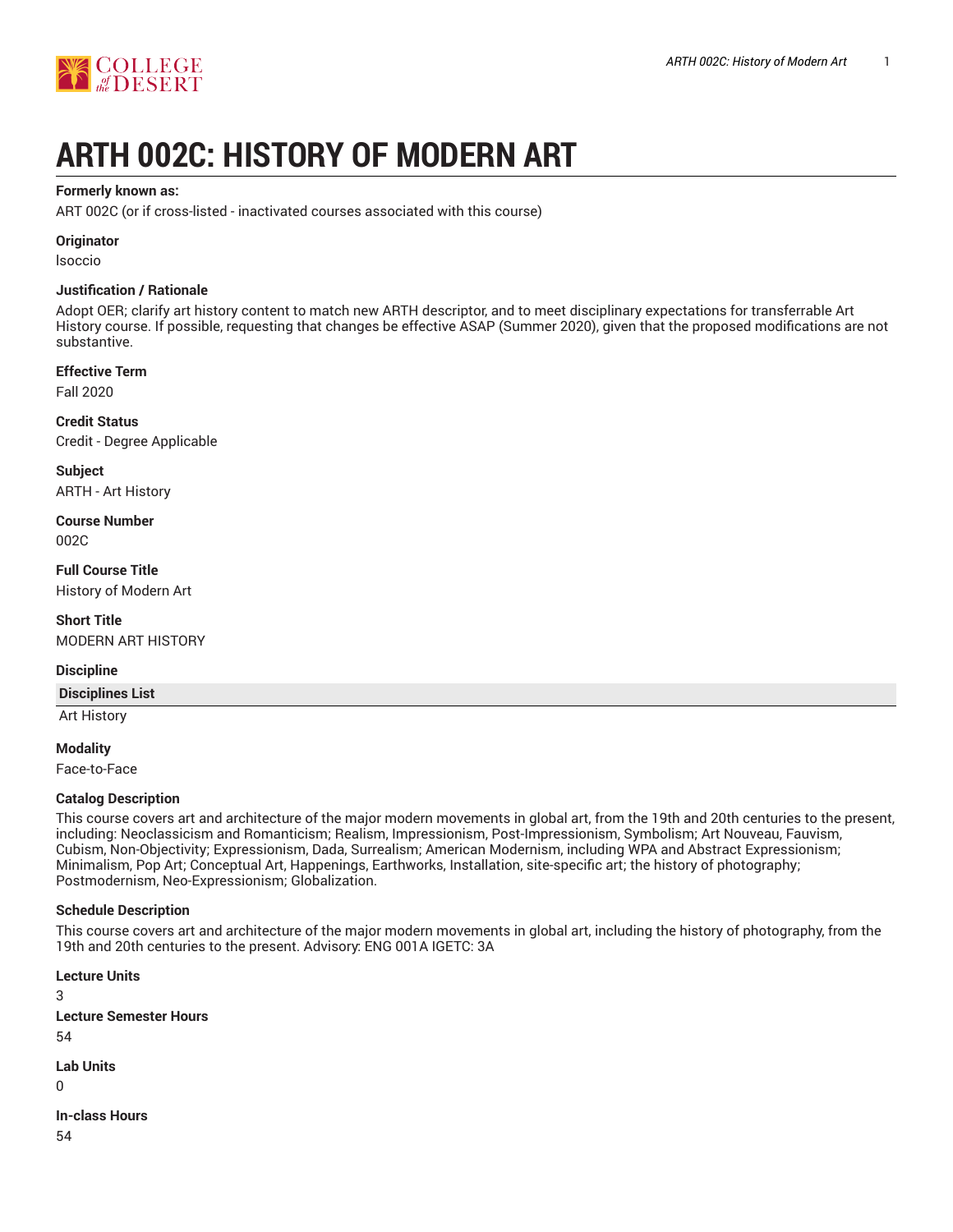

**Out-of-class Hours** 108

**Total Course Units** 3 **Total Semester Hours** 162

**Prerequisite Course(s)** Advisory: ENG 001A

# **Required Text and Other Instructional Materials**

**Resource Type** Web/Other **Open Educational Resource** Yes

**Year** 2020

# **Description**

Boundless Art History, Smarthistory, and the Metropolitan Museum of Art's Heilbrunn Timeline of Art History

# **For Text greater than five years old, list rationale:**

Second book "Art in Theory 1900-2000" is a collection of historical primary sources that does not require updating.

#### **Class Size Maximum**

40

**Entrance Skills** Read, analyze, and interpret varied texts (i.e., literature, digital forms, visual).

#### **Requisite Course Objectives**

ENG 001A-Read, analyze, and interpret varied texts (i.e. literature, digital forms, visual).

# **Entrance Skills**

Write thesis statements, topic sentences, and ideas in an organized way in multi-page essays.

# **Requisite Course Objectives**

ENG 001A-Write thesis statements, topic sentences, and ideas in an organized way in multi-page essays.

#### **Course Content**

This course covers art and architecture of the major modern movements in global art, including the history of photography, from the 19th and 20th centuries to the present, including:

- 1. Neoclassicism and Romanticism
- 2. Realism, Impressionism, Post-Impressionism, Symbolism
- 3. Art Nouveau, Fauvism, Cubism, Non-Objectivity
- 4. Expressionism, Dada, Surrealism
- 5. American Modernism, including WPA and Abstract Expressionism
- 6. Minimalism, Pop Art
- 7. Conceptual Art, Happenings, Earthworks, Installation, Site-specific art
- 8. History of Photography
- 9. Postmodernism, Neo-Expressionism
- 10. Globalization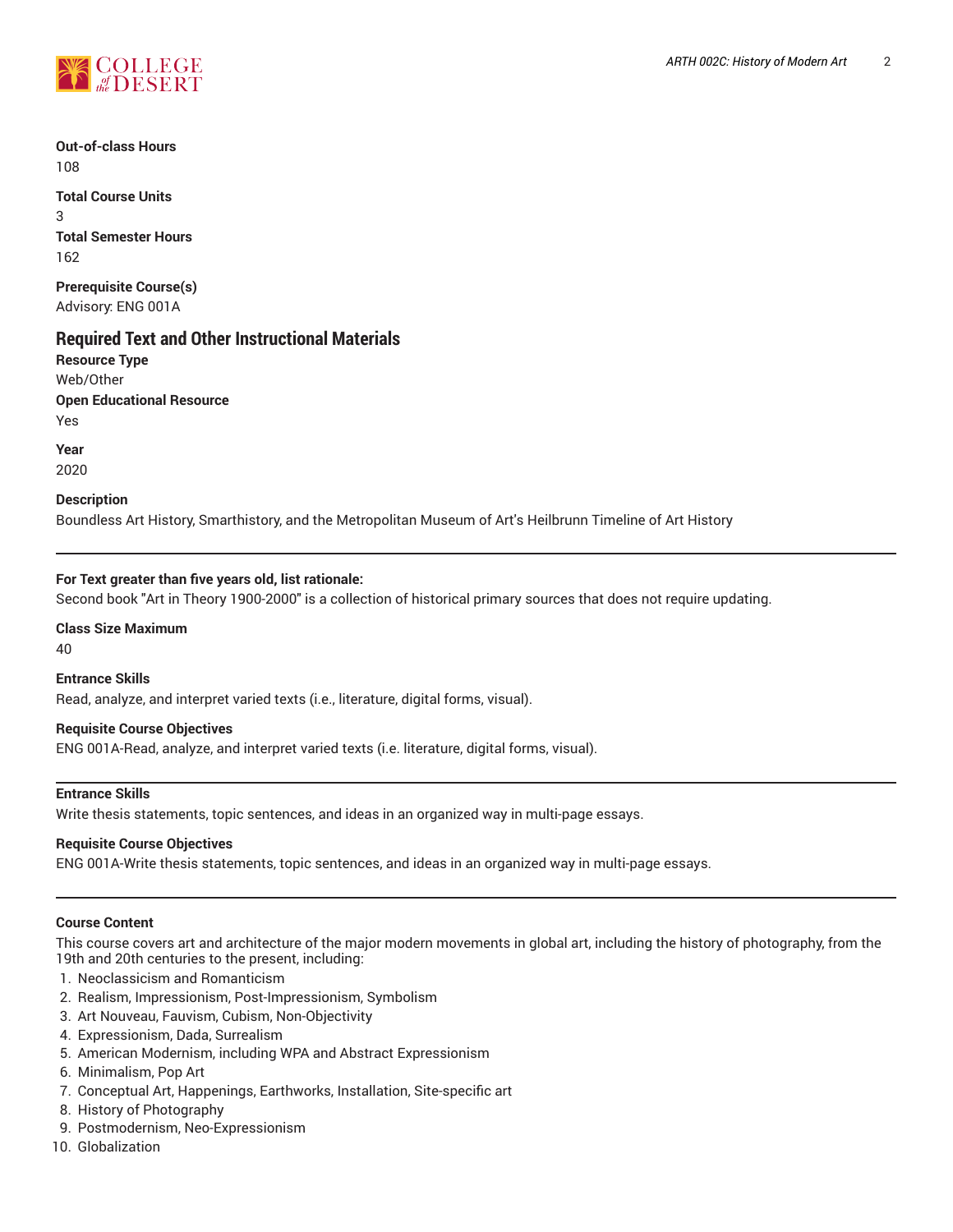

# **Course Objectives**

|             | <b>Objectives</b>                                                                                                                            |
|-------------|----------------------------------------------------------------------------------------------------------------------------------------------|
| Objective 1 | Identify and analyze works of art and architecture from the modern and contemporary periods using appropriate art<br>historical terminology. |
| Objective 2 | Evaluate works of art and architecture from the modern and contemporary periods within the socio- historical context<br>of their creation.   |
| Objective 3 | Analyze and evaluate the function of art and architecture from the modern and contemporary periods.                                          |

# **Student Learning Outcomes**

|           | Upon satisfactory completion of this course, students will be able to:                                                                                                   |
|-----------|--------------------------------------------------------------------------------------------------------------------------------------------------------------------------|
| Outcome 1 | Identify, examine, and assess representative works of art and architecture from the modern and contemporary periods<br>employing appropriate art historical terminology. |
| Outcome 2 | Analyze, discuss, and differentiate works of art and architecture from the modern and contemporary periods in terms<br>of historical context and cultural values.        |
| Outcome 3 | Analyze, discuss, and differentiate the roles of art, architecture, and the artist from the modern and contemporary<br>periods.                                          |

#### **Methods of Instruction**

| <b>Method</b>                                    | Please provide a description or examples of how each instructional<br>method will be used in this course.                                                                                                                      |                           |  |  |  |
|--------------------------------------------------|--------------------------------------------------------------------------------------------------------------------------------------------------------------------------------------------------------------------------------|---------------------------|--|--|--|
| Lecture                                          | Presentation of class lecture, illustrated with images and video, to<br>provide overview and analysis of representative works of art and<br>architecture from the modern and contemporary periods.                             |                           |  |  |  |
| Discussion                                       | Students will discuss, compare, and contrast representative works of<br>art and architecture from the modern and contemporary periods, with<br>emphasis on analyzing art within its socio-historical context.                  |                           |  |  |  |
| Technology-based instruction                     | Canvas, and OER online resources, such as Smarthistory                                                                                                                                                                         |                           |  |  |  |
| <b>Methods of Evaluation</b>                     |                                                                                                                                                                                                                                |                           |  |  |  |
| <b>Method</b>                                    | Please provide a description or examples of how<br>each evaluation method will be used in this course.                                                                                                                         | <b>Type of Assignment</b> |  |  |  |
| College level or pre-collegiate essays           | Students will write descriptive and analytical essays In and Out of Class<br>about works of art as in-class practice activity and<br>during exams, and outside of class in preparation<br>for in-class group presentation.     |                           |  |  |  |
| Mid-term and final evaluations                   | Exams will include quantitative questions as well as In Class Only<br>short essays.                                                                                                                                            |                           |  |  |  |
| Student participation/contribution               | Reading assignments each week will average 50-60 Out of Class Only<br>pages.                                                                                                                                                   |                           |  |  |  |
| Presentations/student demonstration observations | Students will collaborate to prepare and present<br>summary of course content. Preparation, including<br>writing a 4-5 page paper, and collaboration will occur<br>outside of class, and presentations will occur in<br>class. | In and Out of Class       |  |  |  |

# **Assignments**

# **Other In-class Assignments**

- 1. Listening to lectures, asking questions, summarizing, note-taking, etc.
- 2. Viewing and analyzing slide and video presentations
- 3. Discussion of readings and visual material
- 4. Oral reports by students, individually and in groups
- 5. Brief written responses to readings and visual material
- 6. Gallery or museum visit for first-hand art viewing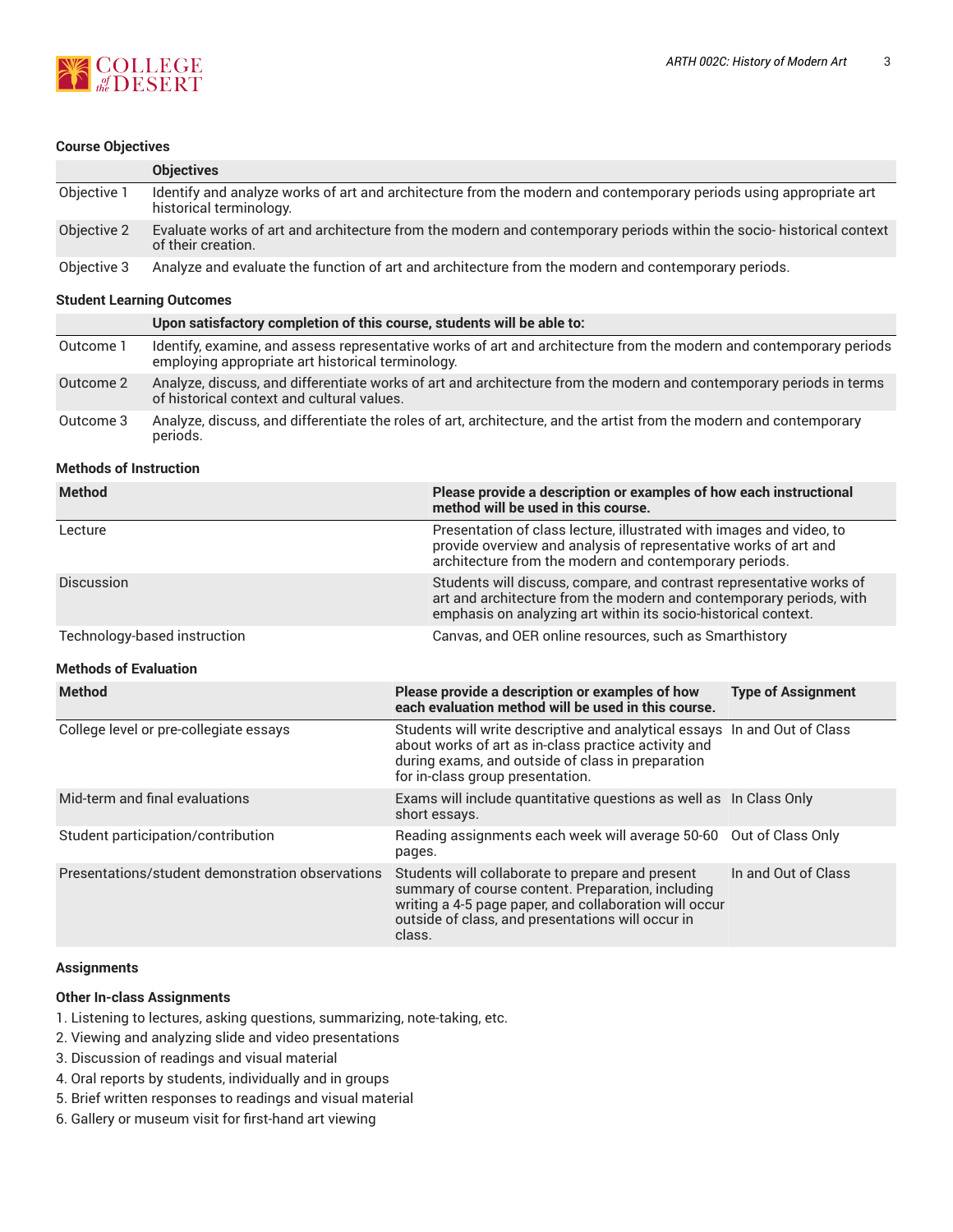

# **Other Out-of-class Assignments**

- 1. Weekly readings in textbook and supplementary literature
- 2. Viewing slides and/or video
- 3. Written essays and papers
- 4. Preparation of oral presentation
- 5. Gallery or museum visit for first-hand art viewing

# **Grade Methods**

Letter Grade Only

# **Comparable Transfer Course Information**

**University System** UC **Campus** UC Riverside

**Course Number**

AHS 17C **Course Title** History of Western Art: Baroque to Modern

**Catalog Year** 2012-13

**Rationale** Articulation agreement

# **University System**

**CSU Campus** CSU San Bernardino

**Course Number** ART 223 **Course Title** Art History: Renaissance to the Present

**Catalog Year** 2012-13

**Rationale** Articulation agreement

**COD GE** C3 - Arts, Humanities, and Culture

**CSU GE** C1 - Arts, Music, Drama, Cinema Arts

**IGETC GE** 3A - Arts, Music, Drama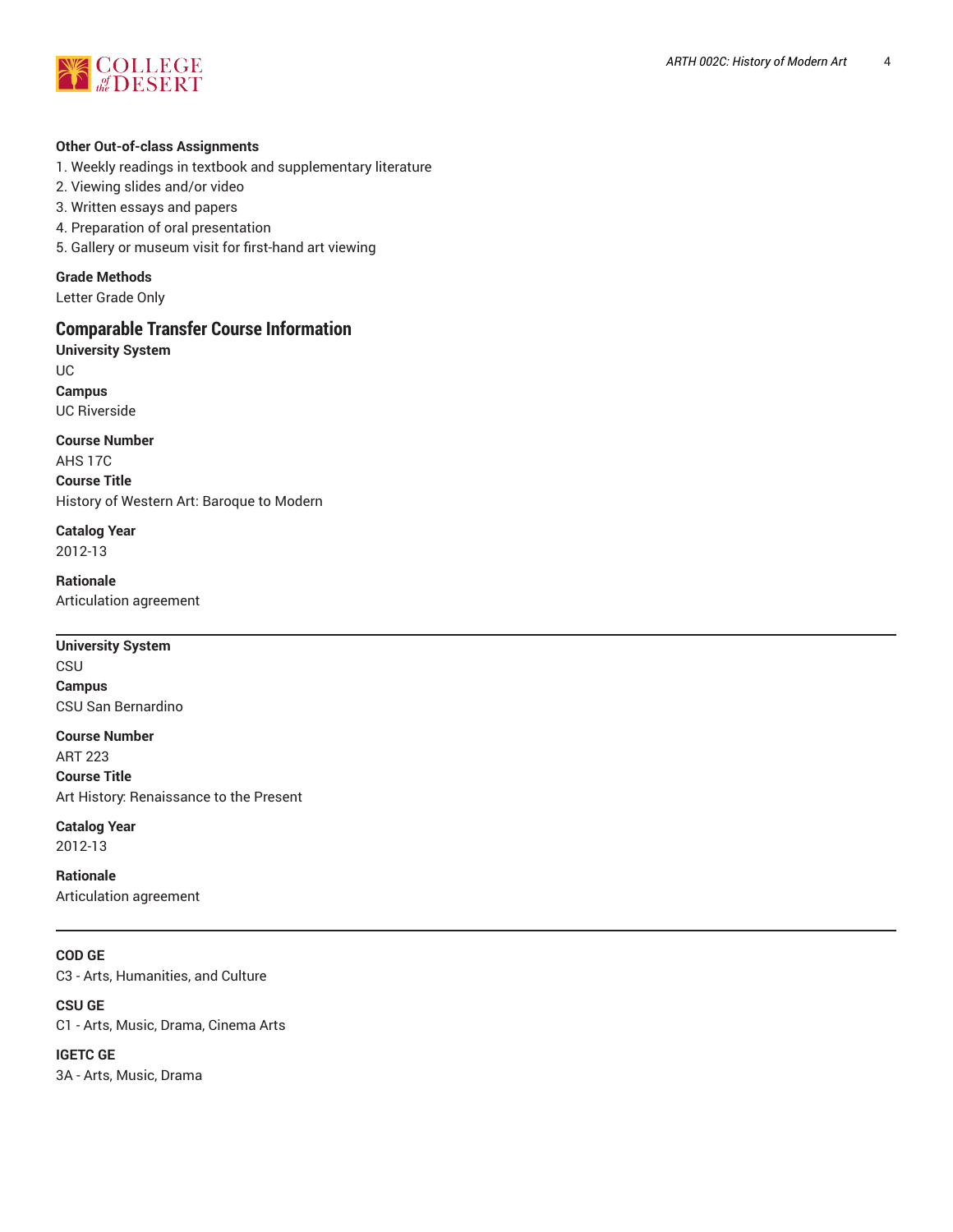

# **MIS Course Data**

**CIP Code** 50.0101 - Visual and Performing Arts, General.

**TOP Code** 100100 - Fine Arts, General

**SAM Code** E - Non-Occupational

**Basic Skills Status** Not Basic Skills

**Prior College Level** Not applicable

**Cooperative Work Experience** Not a Coop Course

**Course Classification Status** Credit Course

**Approved Special Class** Not special class

**Noncredit Category** Not Applicable, Credit Course

**Funding Agency Category** Not Applicable

**Program Status** Program Applicable

**Transfer Status** Transferable to both UC and CSU

**General Education Status** Not applicable

**Support Course Status** Course is not a support course

**C-ID** ARTH 150

**Allow Audit** No

**Repeatability** No

**Materials Fee** No

**Additional Fees?** No